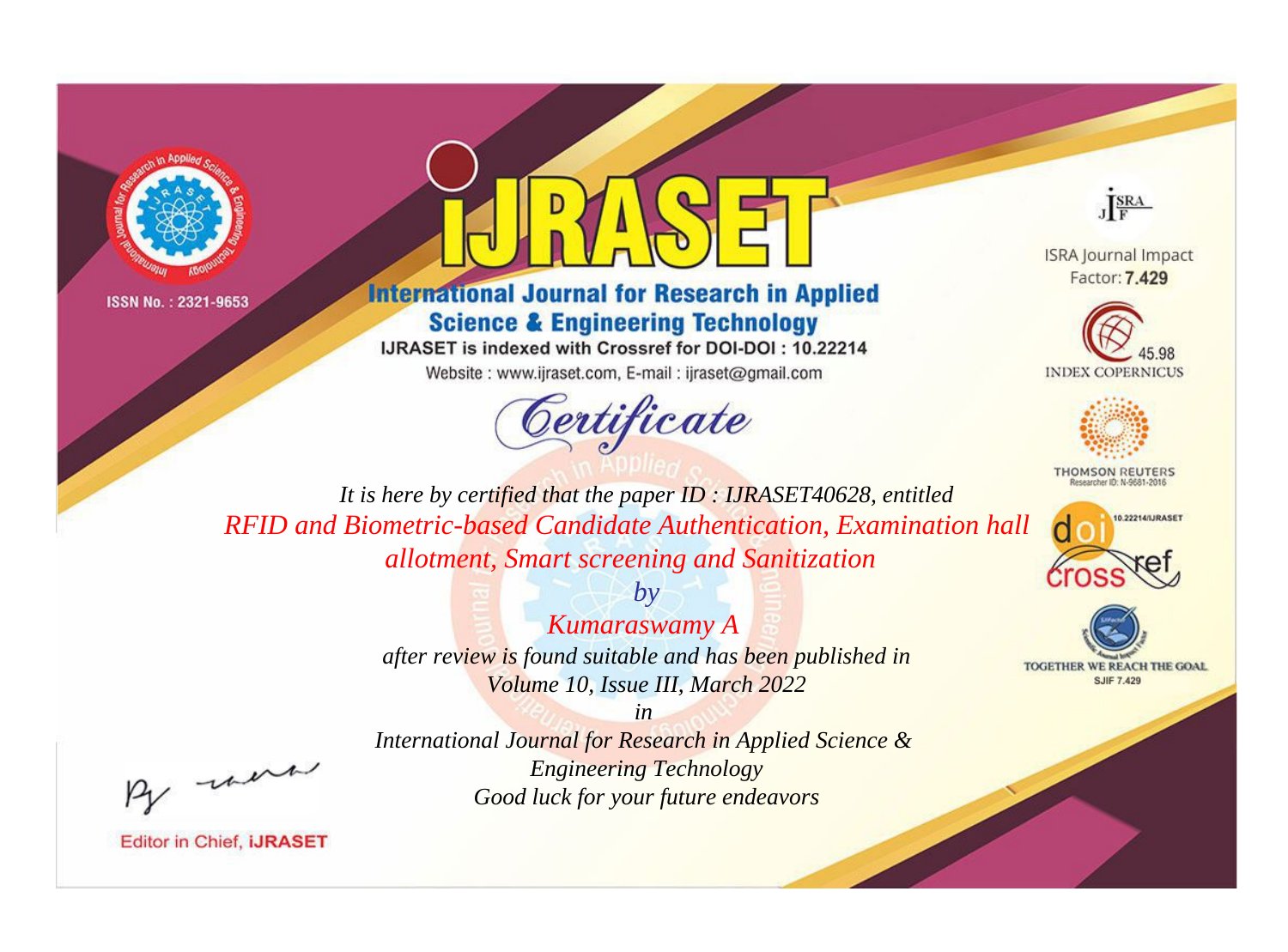



# **International Journal for Research in Applied Science & Engineering Technology**

IJRASET is indexed with Crossref for DOI-DOI: 10.22214

Website: www.ijraset.com, E-mail: ijraset@gmail.com





**ISRA Journal Impact** Factor: 7.429





**THOMSON REUTERS** 



TOGETHER WE REACH THE GOAL **SJIF 7.429** 

*It is here by certified that the paper ID : IJRASET40628, entitled RFID and Biometric-based Candidate Authentication, Examination hall allotment, Smart screening and Sanitization*

> *by Nikhil R Naik after review is found suitable and has been published in Volume 10, Issue III, March 2022*

> > *in*

*International Journal for Research in Applied Science & Engineering Technology Good luck for your future endeavors*

were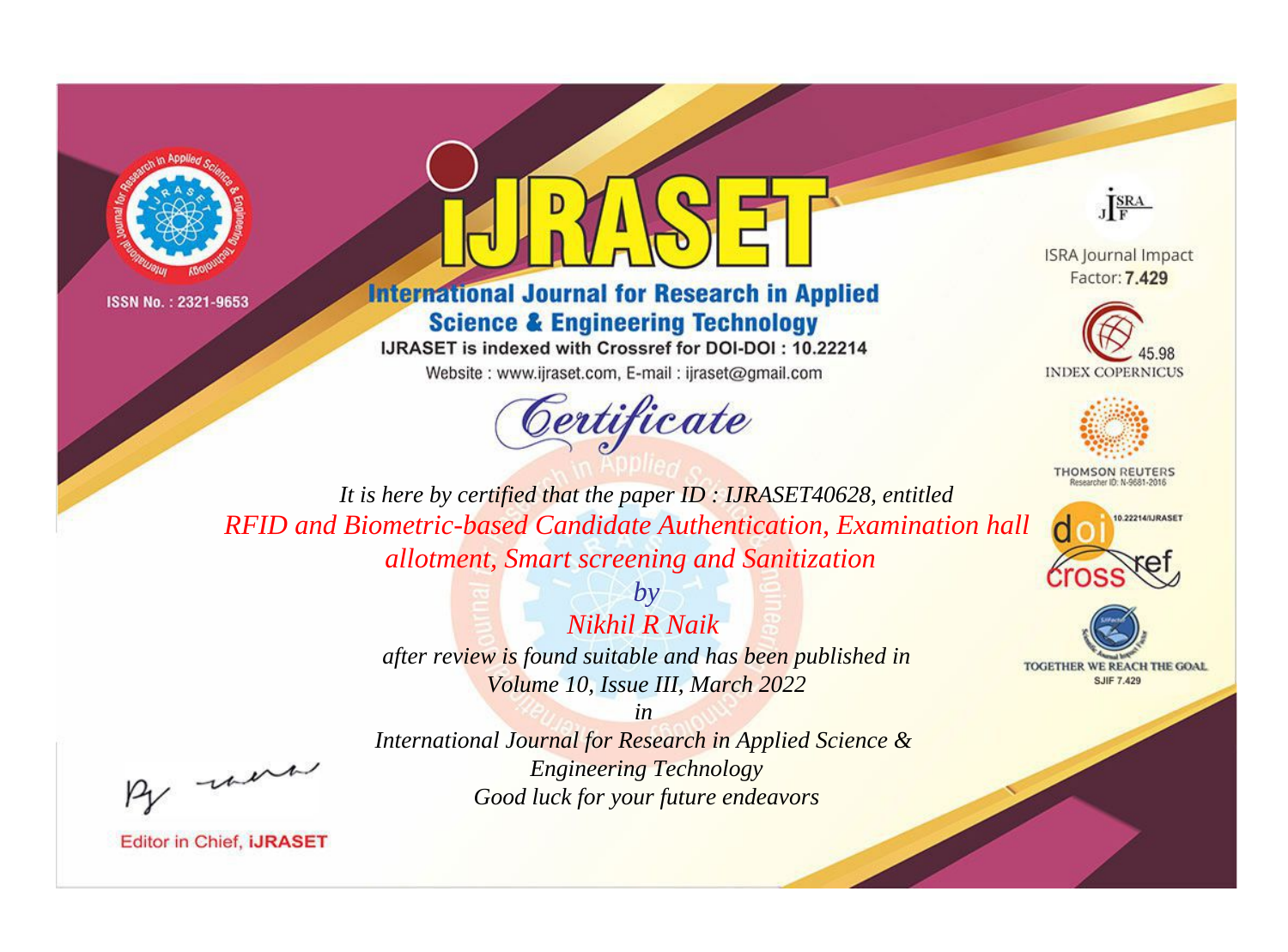



# **International Journal for Research in Applied Science & Engineering Technology**

IJRASET is indexed with Crossref for DOI-DOI: 10.22214 Website: www.ijraset.com, E-mail: ijraset@gmail.com



JERA

**ISRA Journal Impact** Factor: 7.429





**THOMSON REUTERS** 



TOGETHER WE REACH THE GOAL **SJIF 7.429** 

*It is here by certified that the paper ID : IJRASET40628, entitled RFID and Biometric-based Candidate Authentication, Examination hall allotment, Smart screening and Sanitization*

> *by Prapulchandan H N after review is found suitable and has been published in Volume 10, Issue III, March 2022*

were

*International Journal for Research in Applied Science & Engineering Technology Good luck for your future endeavors*

*in*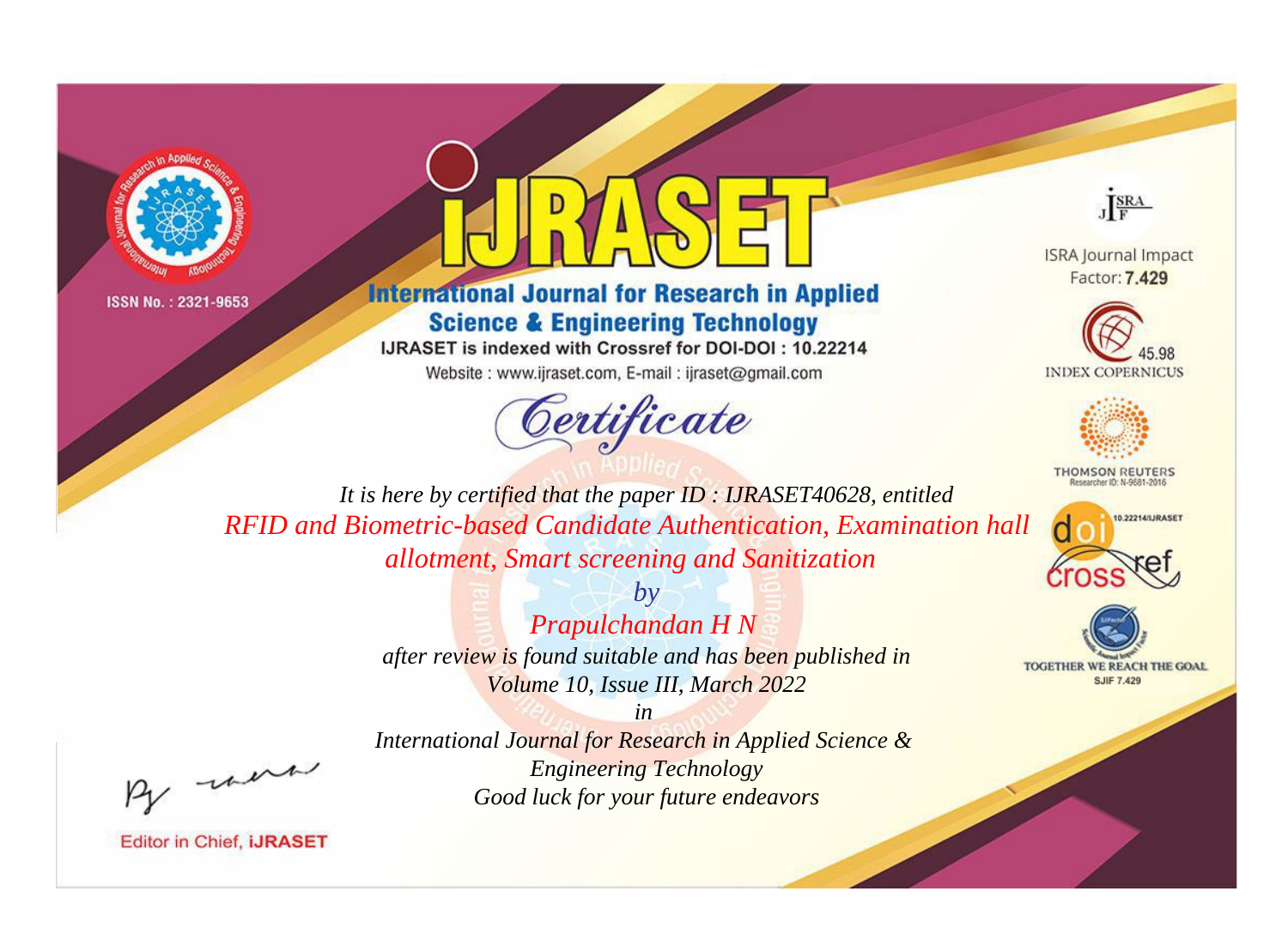



# **International Journal for Research in Applied Science & Engineering Technology**

IJRASET is indexed with Crossref for DOI-DOI: 10.22214 Website: www.ijraset.com, E-mail: ijraset@gmail.com



JERA

**ISRA Journal Impact** Factor: 7.429





**THOMSON REUTERS** 



TOGETHER WE REACH THE GOAL **SJIF 7.429** 

*It is here by certified that the paper ID : IJRASET40628, entitled RFID and Biometric-based Candidate Authentication, Examination hall allotment, Smart screening and Sanitization*

> *by Ranjan V Kumbhar after review is found suitable and has been published in Volume 10, Issue III, March 2022*

were

*International Journal for Research in Applied Science & Engineering Technology Good luck for your future endeavors*

*in*